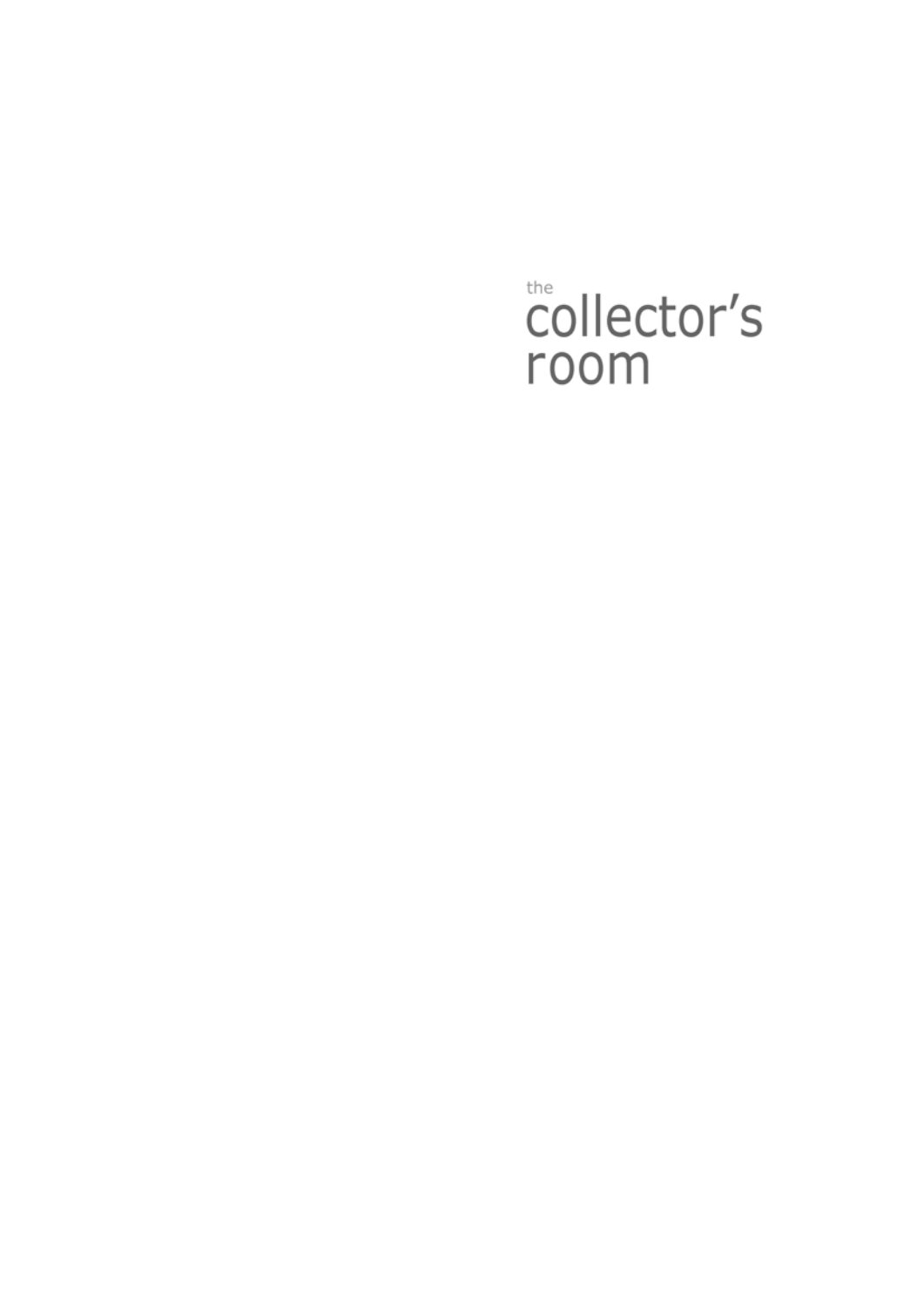This catalogue accompanies the exhibition *Angus Taylor: New Work* held in the Collector's Room at Fried Contemporary July/August 2015

> Published by Fried Contemporary 2015 Copyright Fried Contemporary and the Artist

Fried Contemporary Pty Ltd 1146 Justice Mahomed St, Brooklyn, Pretoria 0181

> 012 346 0158 info@friedcontemporary.com www.friedcontemporary.com

> > Interview conducted by Johan Thom

New Work

Angus Taylor

20 July - 27 August 2015

Signed by the Artist\_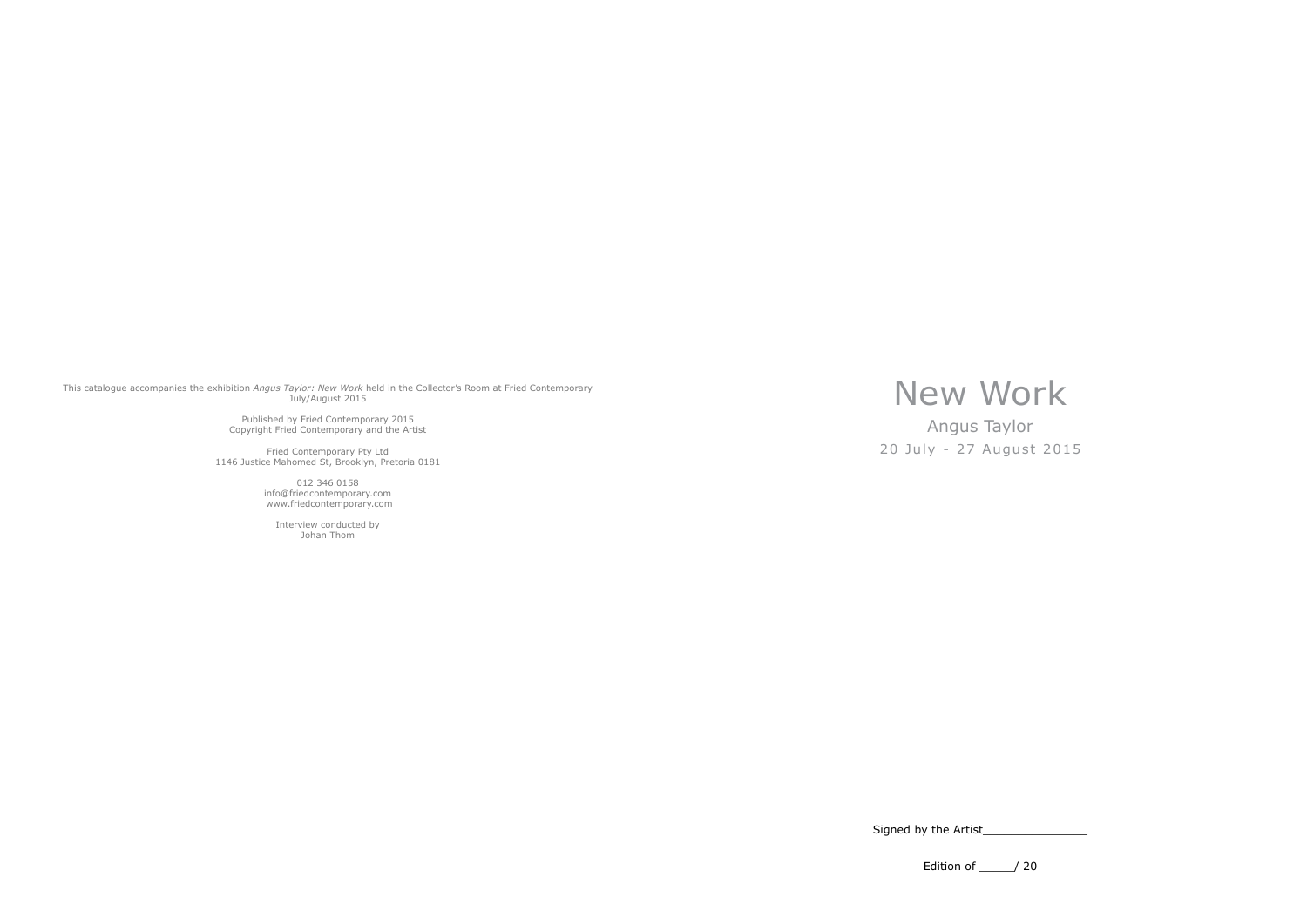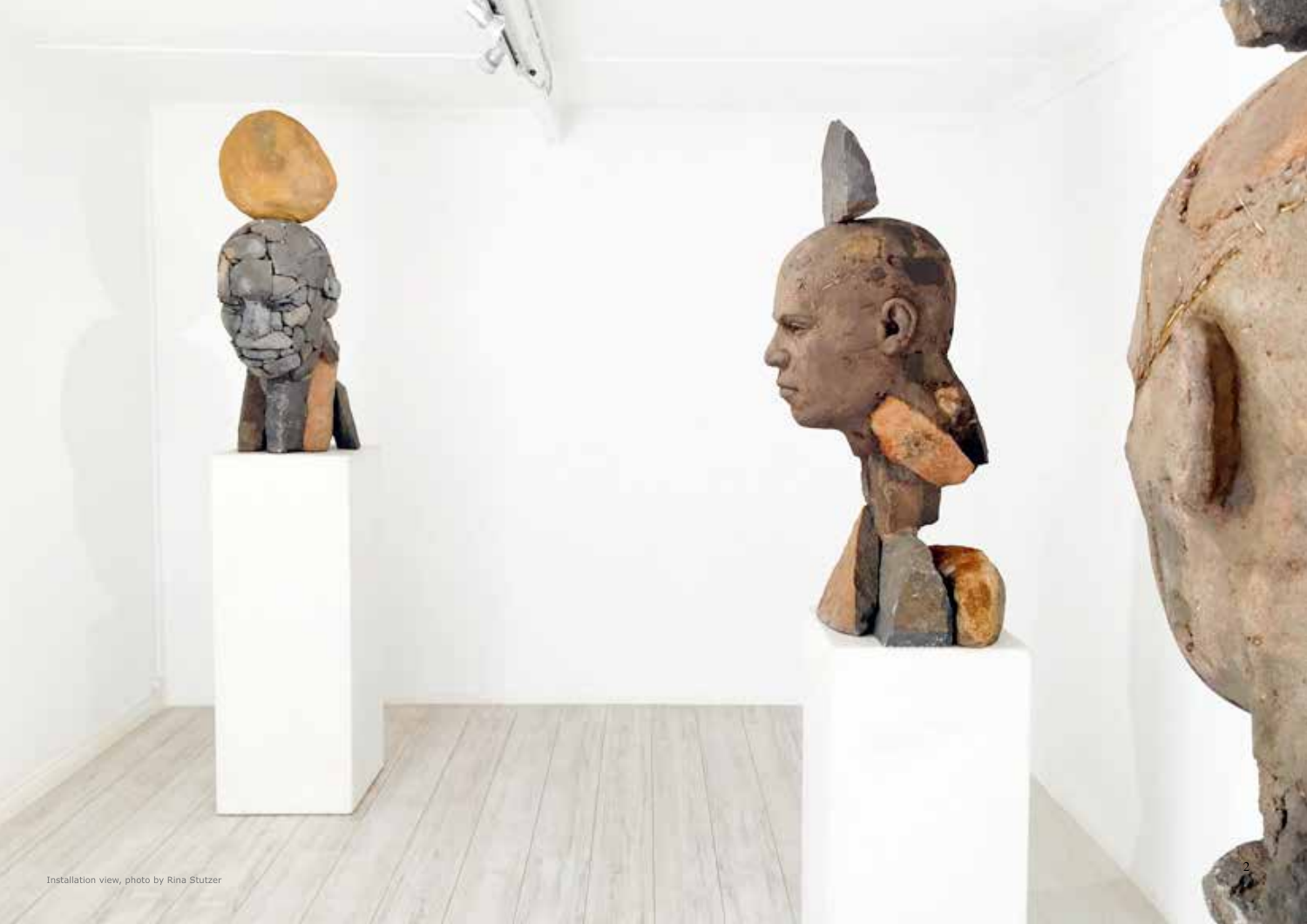

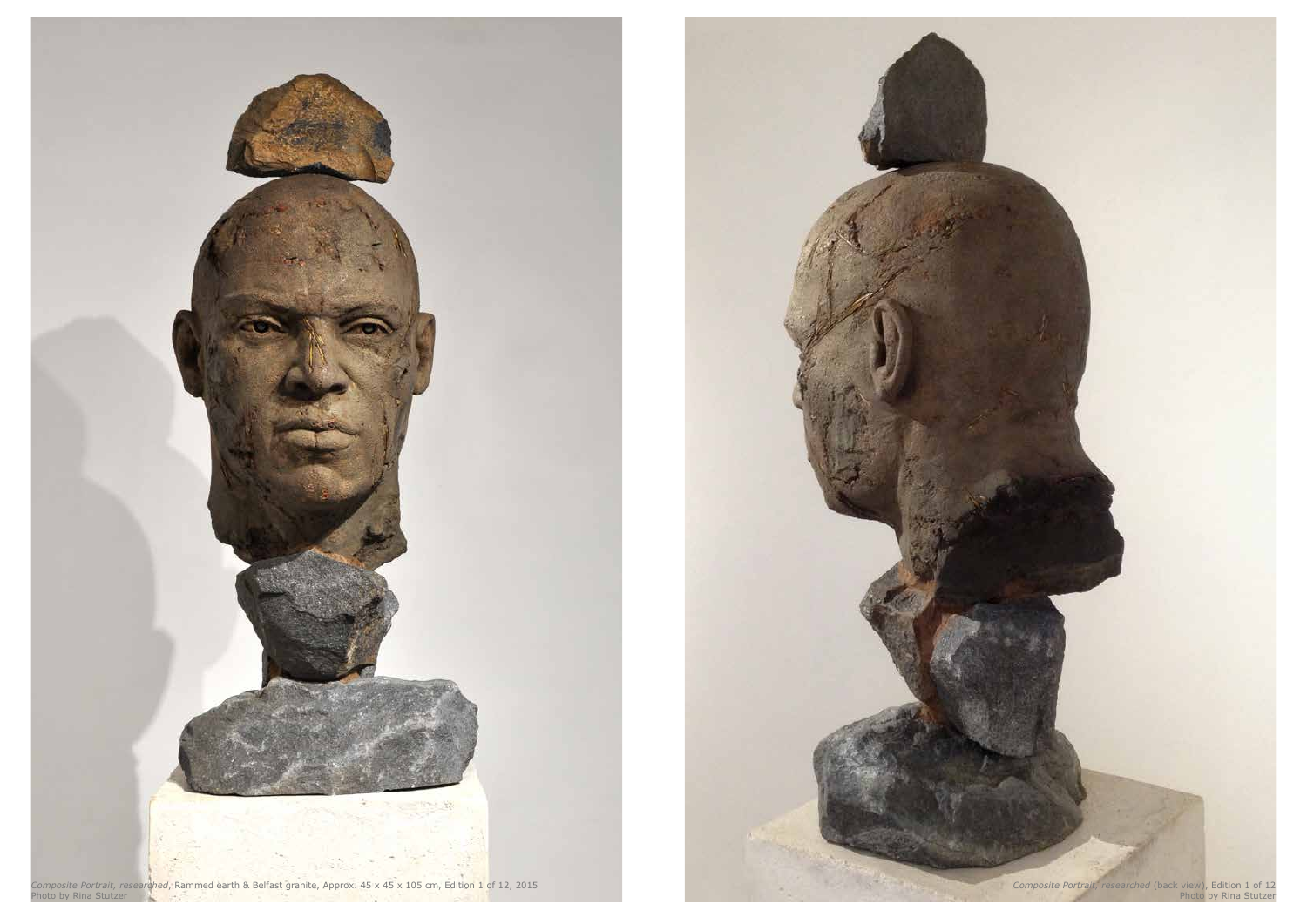## IN CONVERSATION WITH ANGUS TAYLOR BY JOHAN THOM

**Johan Thom (JT)**: I think Angus Taylor can correctly be termed a consummate sculptor and craftsman. He is known for his large scale sculptures, characterised by his alternative choice of materials. These vary from bronze to natural materials such as rammed earth, grass and stone. When looking at Taylor's development of materials over the last ten years or so, and specifically working with rammed earth, he is "poetically speaking" moving closer to the earth and perhaps the planet itself.

For this exhibition, titled *New Work*, Taylor presents a series of composite portraits with merged likenesses drawn from the people in his daily life. In certain terms that means that he's looked at everybody that surrounds him, he's taken their faces and his own and he's merged them all into a single portrait. Taken the idea of a self-portrait I think it's quite ingenious. When we think of ourselves, we can only think of ourselves as individuals. Yet, when we think clearly about the role that other people play in our lives, we quickly realise that they are present within our representation of ourselves. Perhaps not present in the immediate physical sense, but they are definitely present in terms of who we are, how we live, and how we relate to the world. I dare say this interest with others and the important role that they play in his life is an ongoing concern for Angus. With his last exhibition at the Everard Read Gallery in 2014, he ended up making portraits of women that have had a major impact on his life. These included figures like Diane Victor, his mother, and one of his old lecturers (Professor Margaret Slabbert).

The sculptures exhibited here are mixed media rammed earth portraits, and they are part of a series of 12. What that means is that there are 12 in that series. They are all unique.

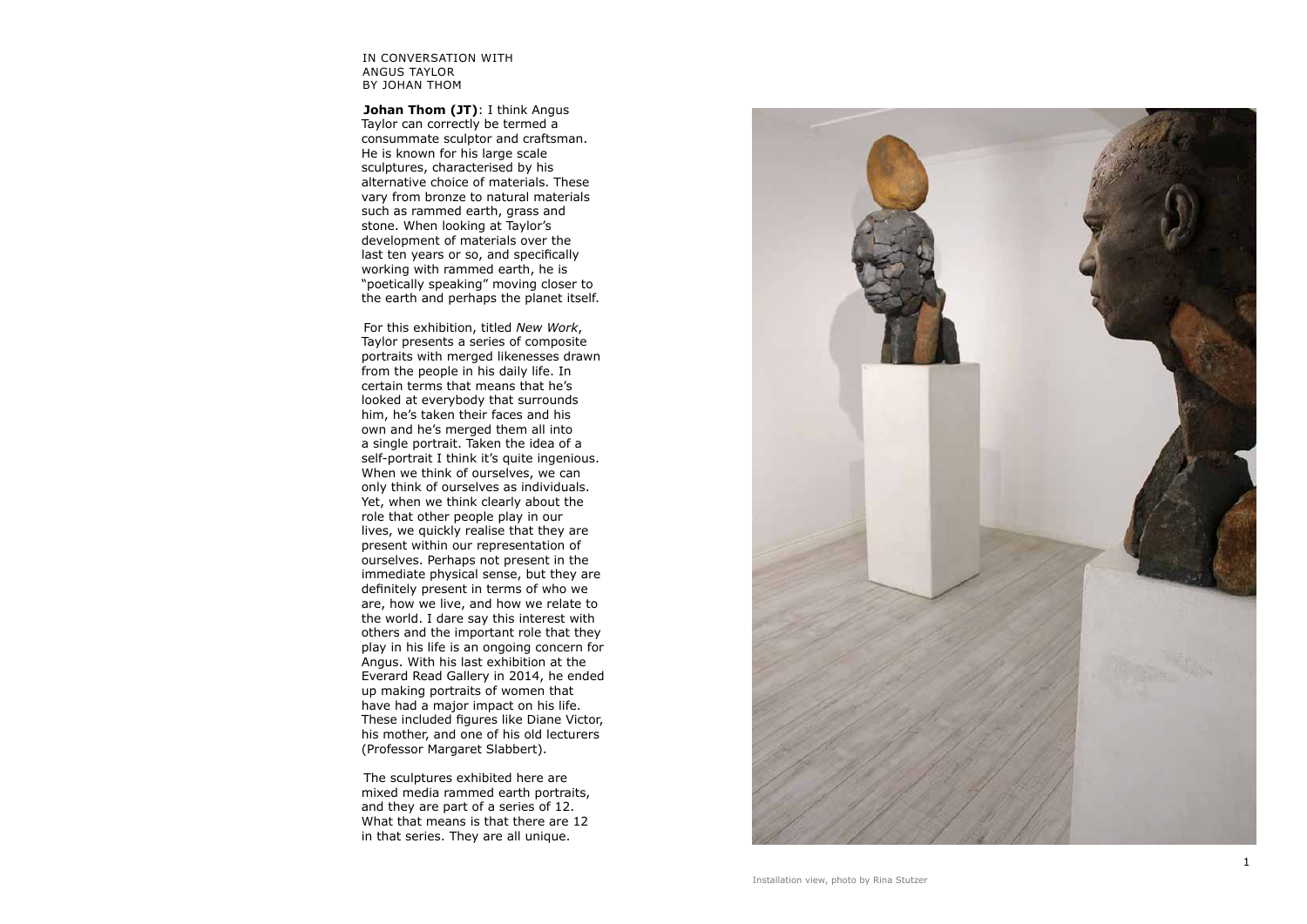Yet, they are all the same but slightly different, which I think is more or less the way we experience ourselves as individuals anyway. So let's ask him about his artistic choices, and the things in his work on a day to day level, because these works are drawn from firstly an experience of the day to day and then referring back to something that we (AT&JT) discussed about 4 years ago, the idea of grounded-ness, or what grounds us. So I wonder if we could begin with a comment from your side, how you started with this series of works – the choice of materials in a very broad sense – before we move on to specifics.

**Angus Taylor (AT):** This body of work is not separate from the rest of the work I've made. It's actually part of the same trajectory. This is simply the next chapter of a certain book or focus. A couple of years ago I was in New York, visiting the city and speaking to people there. I started to realise that I had a different understanding of being which they didn't quite get. The one person I spoke to in a hostel I stayed at in Harlem, grew up on welfare. And so did his father and so did his grandfather. So three generations down they had a social support system that brought them up. Now, as a South African, we don't have such support systems. If you go around the wrong corner either a Tshotsi or a lion will get you. There is nothing to save you, so it's a different environment. To describe it best, I think it can be likened to our sun, which is very bright and our land's shadows, which are very dark. And within that contrast exists our being.



*Measure composite Portrait: Study of self*  Painting in dolomite, hematite & anthracite pigment with linseed oil *119 x 180 cm 2015* Photo by Rina Stutzer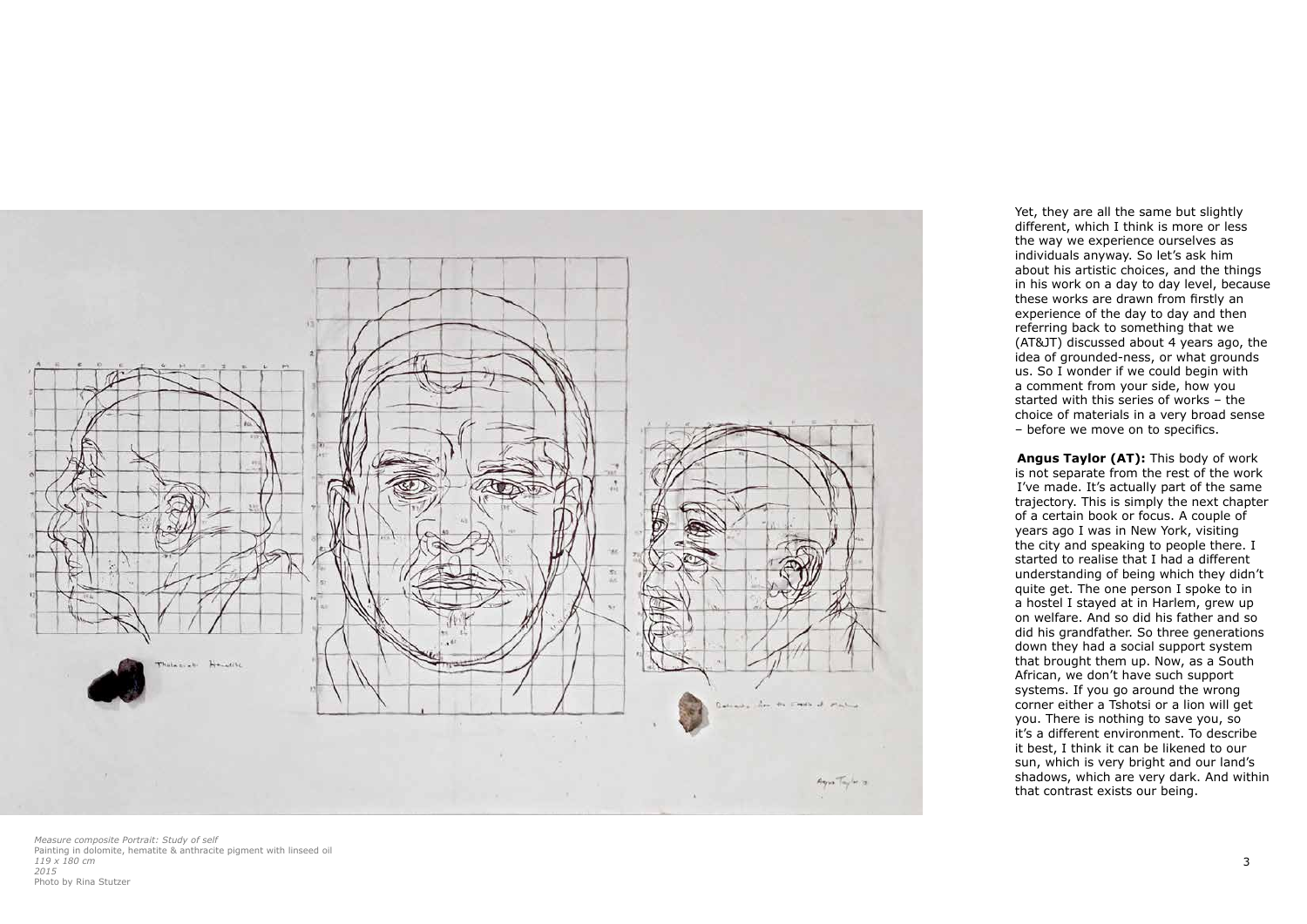sought after granites in the world, but it is wasted.

This stone is lying there and nobody is using it. We're importing white marble like the Europeans and carving in that material or working in bronze. But we have all these resources around us, waiting to be discovered. I started just scratching the surface and I found that geologically we are sitting on the oldest mini continent on the world: the Kaapvaal Craton. We are sitting on the Bushveld Complex – the largest igneous complex in the world – which is basically a big bubble of volcanic stone. It came up from the bottom of the earth to the top of the surface and it appears from here all the way to Brits, going out to Lydenburg. It's like a big boiling pot. All the heavy stuff (the platinum, gold and chrome) goes to the bottom, while all the lighter stuff (like the granite) moves to the top. Belfast granite is two billion years old. To explain, that's 2000 million years of age. It's a thousand times older than us as humanoids. If you just go an hour and a half further to Barberton, you have stone that's three and a half billion years old, formed just a year after the earth was born. You can't see the stone exposed anywhere else but in Barberton, and there are eight different types. I knew I had to work with this material, but never thought I'd discover the depth, richness and diversity that we have around us. Surprisingly no-one else has actually worked with it.

As artists, none of us went to study art to become rich, and you're a bit silly if you do that. I always loved art

So I thought, if I came back and started making work again, what would be the point of trying to compete with that international market or with the conversation which was taking place in a first world developed nation? I'm in this place. I see things that they don't see and I have materials they don't have. Because they live in the city, their only soil is Central Park and, well, that's just a 'parkie'. I, on the other hand, have a landscape around me that is just incredible. So I started focussing on that. What did I have, which they did not?

My philosophy in making is that one should make work that speaks of what one sees and experiences, and this should be done through materials that one starts to understand and develop – to such a level that the craft becomes an art. If I did what everybody else did, then what motivated me to continue doing it? I was looking for a material that spoke of being an African, in a South African vernacular, almost in its materiality. I love material, I find it more of a collaborative element than something that I dominate, so I started working with the material, and in turn it became a feedback loop. I usually work with it for a long time before I start to understand how to build something bottom up. So it's not a top-down domination. For example, if a European or Italian tackles a block of white marble, nothing is left of the stone, but its surface. Everything else is removed, and there is nothing natural about it left. In South Africa we have this beautiful natural stone lying around in 'koppies' in Belfast, about two hours from here, which is one of the most



*Composite Portrait, researched* (side view) Edition 1 of 12 Photo by Rina Stutzer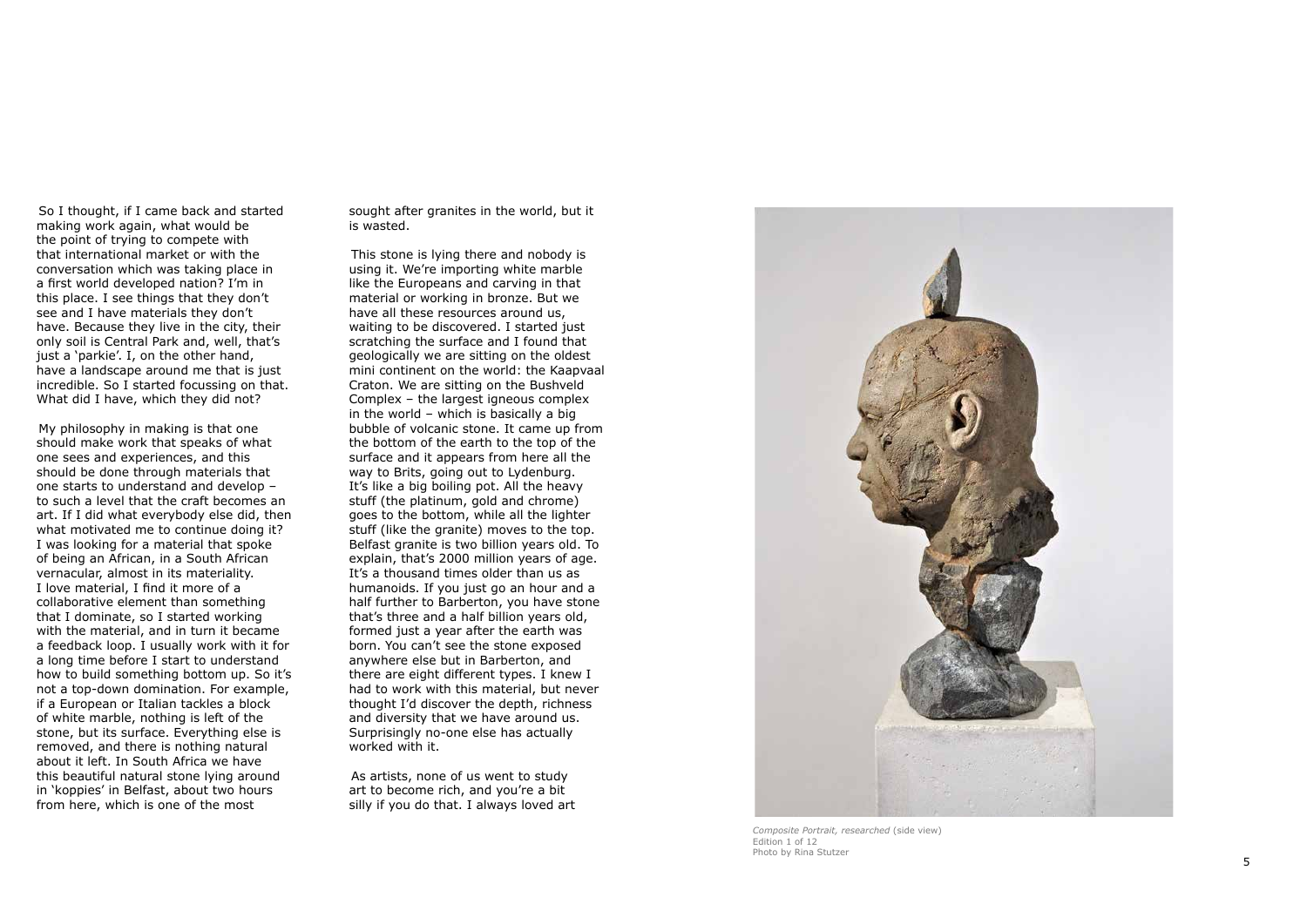and I loved the gift given to me by the artists that preceded me, such as Marino Marini on an international level - a great favourite of mine. We had a thick book on him when I was a kid. Locally we had Van Wouw and I also saw some of Tienie Pritchard's work, and I just started loving sculpture. As an artist you want to contribute to that economy, which is the gift-economy, it's not the market. But the market has become this over dominating enormous machine that drives most things in life. So when we speak about an artist, many a times, the collectors want to know what he sells for before they know what the value of the artist is. Which is actually so wrong, because the market does not necessarily correlate with the value of the work on any levels other than the market.

So in sculpture I wanted to start working in the gift-economy, but it is very difficult to do so because sculpture is so laborious and bronze is so expensive (so people steal it). Which poses the question: what material should you gift in? Especially when you work outside on a large scale and it should last. So I started with stone, but it was just too expensive to use. Then I tried wood, which didn't last, and then I tried grass which also didn't last. Then I found rammed earth. If you don't have stone, you collect the soil around you, compact it and through that you make a structure. There is no value to it. There is no market for something like rammed earth, but we do research and development and we fund it through the market economy, to ultimately fund the gift-economy. So we use the one to do the other. We don't have institutions

that support artists. We live in a world where we have to support ourselves, and then one project will pay for the other. So if you don't experiment with it, if I don't make art with it, if I put that on a sidewalk there is no second-hand value to it and nobody will steal it, which is great. Bronze is R85 a kilogram, so a life-size sculpture is R8500 spec-value, which is why it gets stolen. The material was one thing to gift, and then I suppose at a certain age, with my show in 2014, I focused on how mind became matter.

An idea comes to your mind and you don't know where it originates from, and you want to make it. We are at a stage in our country's history where we are struggling with identities and our clashing cultures. We have so many problems in our country, yet we are moving forward as one nation. If I could appear the way I think, I would look more like one of these portraits, perhaps 200 years from now. I think the evolution of our minds moves faster than our physical evolution. Perhaps it's a couple of generations ahead of time, but maybe in time we will look like a hybrid between our various cultures that have merged. I thought that if I made a self-portrait, and I made it the way I thought I looked, I should take all the people around me that I work with daily; converse with daily. I took each individual's general measurement from ear to nose and ear to chin and from that, modelled a portrait. And that is basically what this show is. It's quite simple, it's just the next chapter of a certain search.



*Composite Portrait, researched* Rammed earth & Belfast granite Approx. 45 x 45 x 120 cm Edition 2 of 12 2015 Photo by Rina Stutzer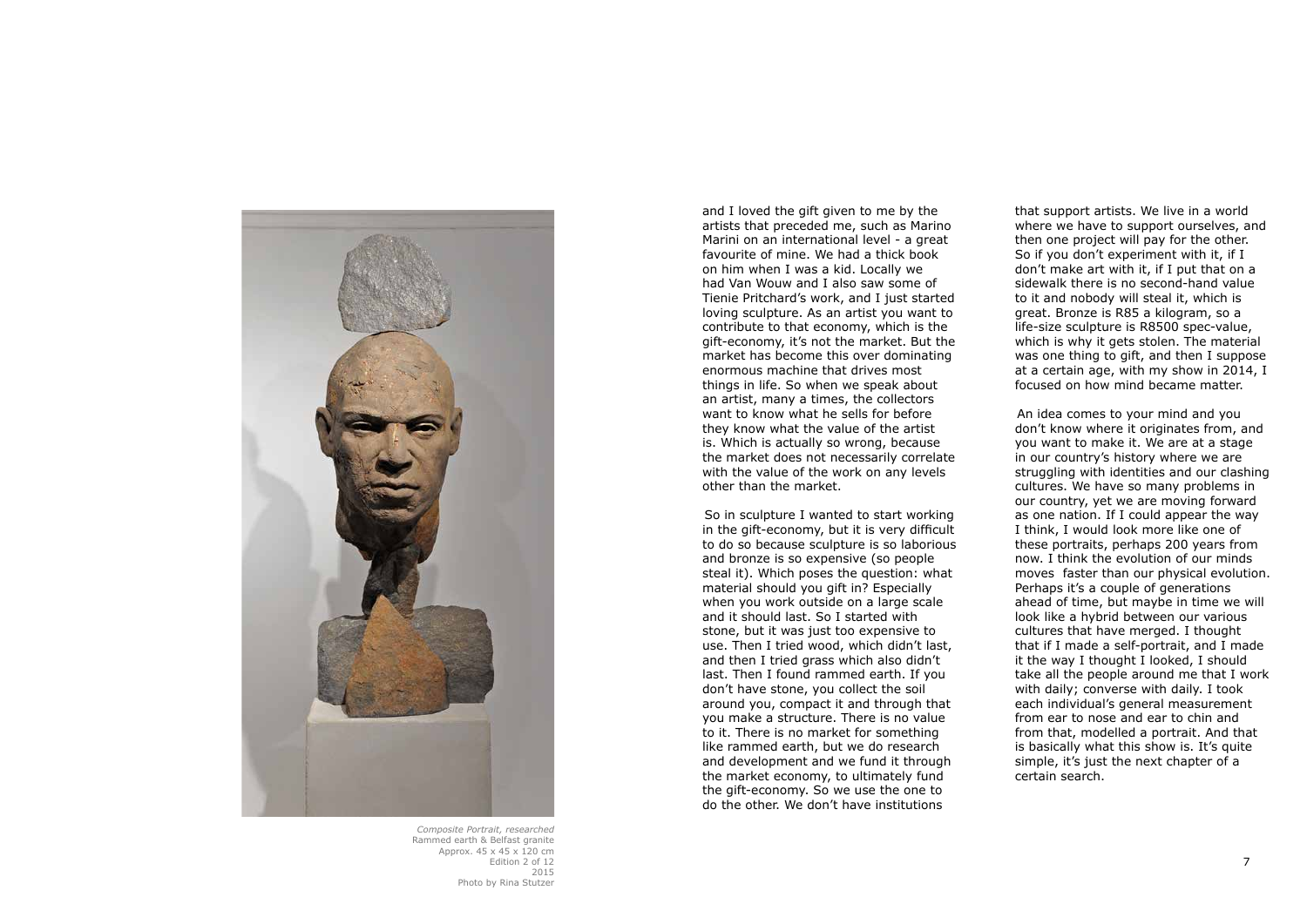

*Composite Portrait, researched I* Belfast granite, stainless steel and solidified with concrete Approx. 45 x 45 x 110 cm Edition 1 of 12 2015 Photo by Rina Stutzer

**JT:** I wonder if we could just quickly look at some of the works and think about the working processes involved in creating the massive portraits. We are looking at two different portraits, the one is made from stone and the other from rammed earth. At the risk of sounding almost too technical, would you quickly explain to people what you mean when you say 'rammed earth' and then explain how you made the stone one.

**AT:** Normally when we as sculptors make something in figurative clay, we carve down. So we work from the larger to the smaller or we bring something together. We model and the different fellspa and micro that you see in the stone reflects different on your eye, and that is something you can't copy. There is something special about the surface, the patina as it lies in the veld, that I cannot copy, which is far better than what I can do. I also started getting tired of my own hand, as artists do. Initially as a young artist you just want to model something that looks like something and if you get that right you think you're great and then you get tired of it. Then we go abstract or we start making video art or something else. But it's much more interesting to work with a material or process where you don't know what the outcome will be. You have a fair idea, you have the mould and you start ramming it with soil and stone and grass, but once you open it, each time there is a slight variation. It makes a different portrait. And with the stone also, once you remove the steel frame, it's the first time you see it and I'm amazed because I didn't know what it would look like.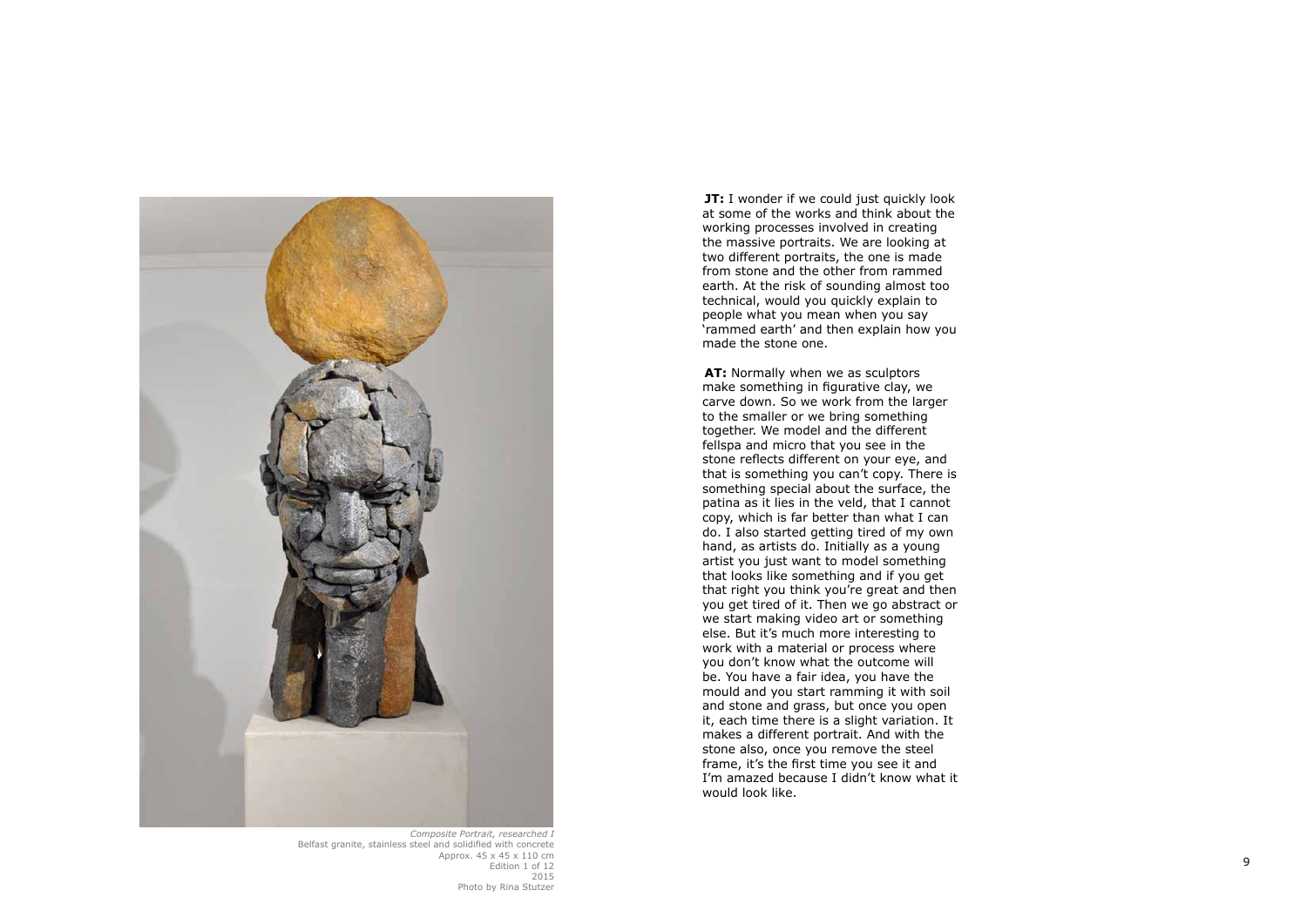The process involved me and my team building it on site using a mould. We soon discovered that kids would climb on it causing a lot of wear and tear to the stone. I realized that the stone had to be protected in some way. The stone portrait on exhibition here in the Collector's Room was made using a welded steel frame. I had to mark where the eyes, eyelids, cheekbone and muscles would be and took it apart. Then from the inside, we started building it up and solidifying the concrete, so each stone is bolted into place and two stainless steel pins is put in. It is then welded onto a central structure. It takes about two months to create one of these portraits. Each one must be carved and then fitted.

**JT:** I wonder if you can just explain to us a little bit. For those of us who don't quite understand, because you've been making a lot of these types of work in different sites, I've seen them quite a few places including TUKS and Nirox and they are outside, they kind of return back to their source. On the one hand, I wonder if you want to say something about the technical aspect of leaving the work there: what will happen to the work, and what you hope for it? Because clearly it's not the same as just putting a bronze, sculpture there and keeping it polished for the week. Also, you've been doing a lot of work in nature, so to speak, and I wonder if that isn't something that is close to your heart?

**AT:** In short it once again comes back to the market and the gift economy, the fight against the commodification of everything we do and the largest value that you can sell for. I make large



*Composite Portrait, researched* Edition 2 of 12 Photo by Rina Stutzer

The process for 'ramming,' in short: you sculpt the same way you would have if you made a bronze. You then make a very difficult and expensive mould, which you should be able to take apart in many pieces. You can't have it too soft, otherwise the material will lose its shape. Then, with violence (usually with pickaxes and wooden rods) you take a material that you just dampen (you don't wet and pour like concrete), and then you compact it. It's a slow process. To make one head would take three guys a day to do, and then it lies in the mould for a day or two to set. Then we open it. Now, rammed earth was established in ancient times with either animal blood or egg white or lime as binding agent. But we use a cement fondu from France, which works similar to it. And then we take the mould and we ramm it.

I am sure you are more familiar with a bronze cast, because that's the process of elevating something to a status of value. If you model something in clay, you have different options of casting it, so you make a negative; you make something around the positive. If you take my fist and you make something around it, that's a negative, if I cast something into that it's a positive again. Bronze casting is a process of eight of these processes. For these portraits I used a mix of processes including moulding and casting. Instead of making a mould and casting it in the studio, sometimes I'll make a mould, take it to the site and cast it there, often because it's either too fragile or too large and heavy to move from the studio to the specific site. An example of that is in front of a Waterkloof shopping centre. It's a huge head built from stone.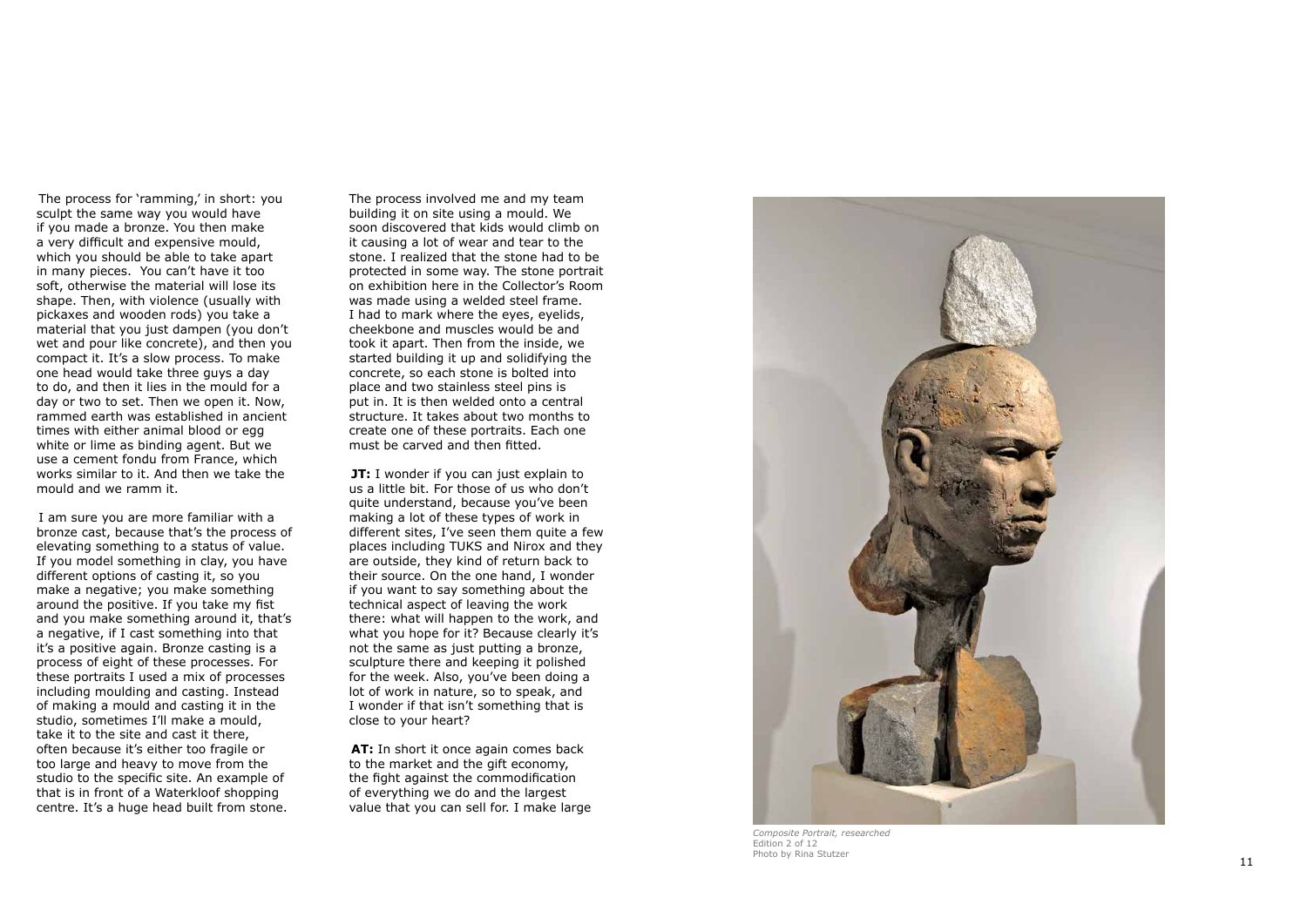sculptures, which is a problem to some collectors (we built one in Belgium out of 25 tons of stone, and the guy said "now what if we want to sell it" and I was so happy to say, "You can't sell it"). It's not a commodity anymore, we built it and it's going to stay there. If you want to move it, you're going to destroy it. So that is part of it: to make something and once it's made, it's out of the market, and it ceases to be a commodity. Because the process is laborious, but not as intense as bronze or stone, we can actually gift it. So you go can to a town or university and make one, like we did at Stellenbosch University and the University of Johannesburg. If people look after it, it will remain for hundreds of years, but it has the same vulnerability or fragility as humankind. You can take it from its being in one day. If you take a hammer or a rock and you hit it, you can remove its nose, or an ear. Or a couple of wrong characters in Stellenbosch can break the legs off (and that has happened before). But in a way it's also expected that the ignoramus are people who don't understand culture, and would therefore do something like that to the medium. We could say 'naughty, you shouldn't do that,' and maybe they'll learn something from it. It's a process of engaging with the public that wouldn't necessarily go to a museum or a gallery.

This is something that one usually cannot do with sculpture. But we have the capacity to take the mould, as we did recently in Namibia. We made sculpture weighing up to 25 or 30 tons and went through with two vehicles and four people. We used the materials from the environment to make the sculptures

When we studied an odd 20 years ago, the people before us (and there are some people that taught me here this evening: Guy and Andreas) we still learnt the basics. You learn to master a language, either painting or drawing or sculpture or video for that matter, and you learn to execute it yourself. That is the same as learning a language and you can't write a poem in a language you don't know. So a lot of art that could be made some decades ago can't be made anymore by the young ones who do not learn to master the language. Sculpture, for example, can take 10, 15, 20 years before you'll be able to speak the language, and the longer you go, the better you are. So in any craft, there is something of a direct flow from the concept to the end product, where nothing gets lost in translation if the artist executes the work. If you outsource it, a lot goes missing. Not to say that there is anything wrong with that, as I've done the same for dumb things and sometimes it worked. But that one aspect, that one genre (almost as if it needs a genre of its own now) is practiced less and less because it

in nature, 15 km on a dirt road with a 4x4 jeep until we got there. This was something we couldn't have done with a crane, a big truck and all the rest.

When we arrived at the site, it was a wonderful surprise because it was so far from everything. Made from the material in its surroundings, and how the sculptures were figured would make one wonder how it got there. The process entailed altering the normal sculpture process.



*Composite Portrait, researched I* Photo by Rina Stutzer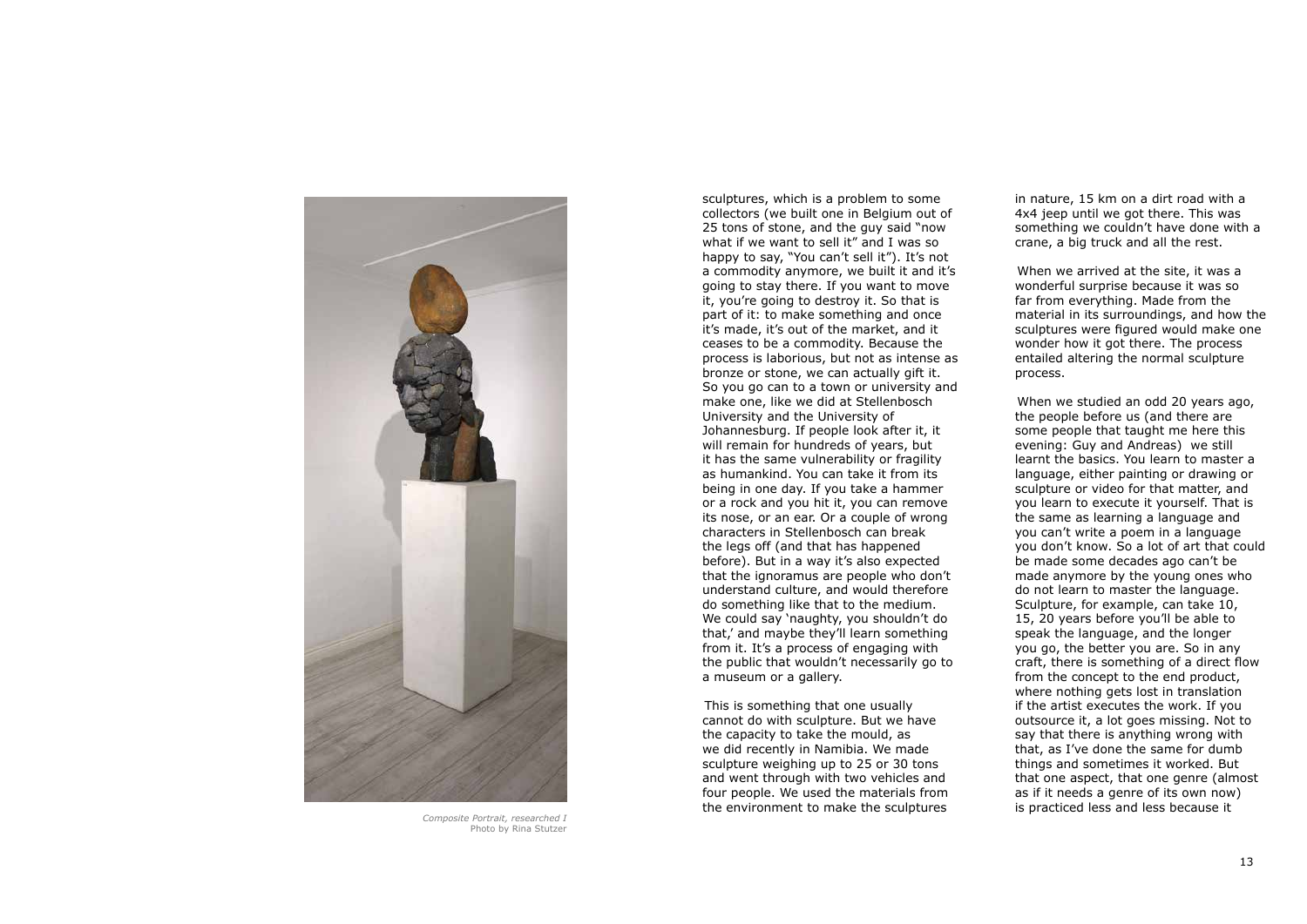takes so long. And there is always the risk that if you did it, and you made an 'object', it could be frowned upon. It's a political game, so we must just please get over that idea and understand there is something beautiful and poetic about the communication from the artist to the viewer. This can't happen if you outsource, and the artist should know that. There is something really good in mastering the language, and we must keep on practicing.

**JT:** I would like to make just one comment before we take some questions from the audience. I think that you have always been greatly committed to the idea of materials and definitely there was a stage where material thinking was our 'fashion'. But I think that has changed quite a lot and people are thinking of the capacity of artists to work through materials. In no small amount do I think that it accounts for the kind of success of your work and broad appeal of it, exactly because it is that kind of base material language that is necessary to connect with your audience. Considering the kind of work that you are doing or have been doing for the past 10 years, I don't think that the market really existed before you actually started doing it. So I think there is something vital about the idea of communicating through materials and that sense of people having thinking. And it's very much present here. I would like to ask the audience to actually look at the differences between the works, look at the way the grass is left in the face. I find those surfaces quite essential. Especially the contrast between them, it's quite nice if you walk into the gallery and it's not so full. You first see this one head here and

**JT:** I would like to quickly ask if there are some questions from the audience, he is not running away directly after this so if you would like to have a more casual conversation with him, well he's rather nice so… But if there are any questions?

it calls you closer because clearly it's soft. There is something about the soil, you'll want to get closer to it. And as you come in, suddenly you see the harder stone figure. There is definitely a game there, a sensitivity that only comes by actually understanding the medium, which I think is more or less your point. I don't know if you want to respond to that?

**AT:** I think you summarised the term of embodied thinking, which is the right term. Because that is what it is. As embodied thinking goes, you can't decontextualize yourself or the material around you. You must take everything into the context that you are and where you live. Hopefully that shines through the thinking and then all that "mind" becomes matter. So I think that is the right term, embodied thinking.

**Audience:** I would be interested on your opinion on 3D digital printing as a form of medium, of sculpting in terms of what you just said.

**AT:** I used it myself last year. It was the exhibition where I did the portraits of the seven women that influenced my life. We could never, with sculpture, really use a photograph as reference. It was always a laborious process of taking the model, having him seated, taking a calliper, measuring, and the longer you spent with the model, the better the end



*Composite Portrait, researched* (side view) Edition 1 of 12 Photo by Rina Stutzer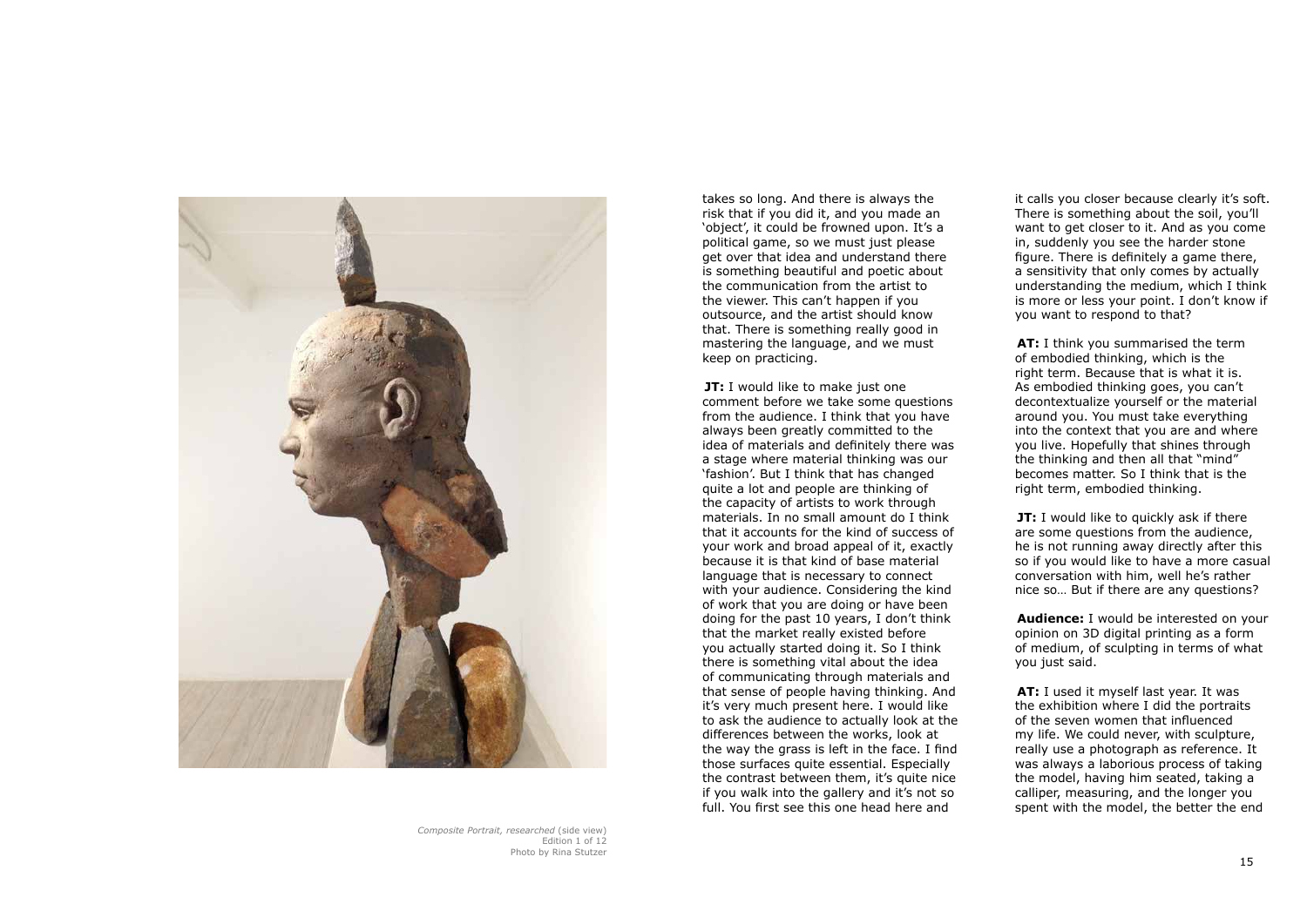product. I think there have been some beautiful things made with 3D printing thus far. Somebody took mathematical fractals and the Fibonacci numbers and applied them to shapes, and then applied movement to it. It's the most beautiful objects, reminding you of a cauliflower or broccoli. So it's beautiful for that function.

However, I utilized this technology by scanning the model and making a lowresolution 3D print which I then modelled further. We invested in the technology a couple of years ago, but we couldn't use it until we fully understood it. It allowed me to work in detail, on a scale which would normally be very difficult to do.

What I did with this project was: scanned the model, and then printed it. It works, but at the same time it doesn't work because a lot of details get lost in the transference. So what comes out is almost like a bad photo copy of a beautiful photograph. It needs to be handled. Now, I don't want to sound mystical, but if you put energy into something, the audience can read it. Lucien Freud put it beautifully saying "if you take a photograph of somebody, you capture the instant and the energy in the instant. If you paint it, with a sitter for a year and a half, when you look at the surface, you see the year and a half's energy." And I believe this, If I take a surface (even if it's a print and I fiddle with it and I struggle with it), and I give it life and I work on it, you have to exaggerate some elements so it becomes a sculpture. A painter would do the same to a photograph they've taken. If you think about it, painters have had

photography for the odd 100 years or so, but we as sculptors did not have such a resource at our disposal. So we could never go into the landscape, take a photograph and paint it in your studio, but now we can with 3D. It still needs artist hands and energy in it before it becomes something. Perhaps that energy could also happen via digital media, if you sat at your computer and you spent the time and energy into it, it could also be. But I believe that it is human interaction that makes it and gives it life.



*Composite Portrait, researched* (detail) Edition 1 of 12 Photo by Rina Stutzer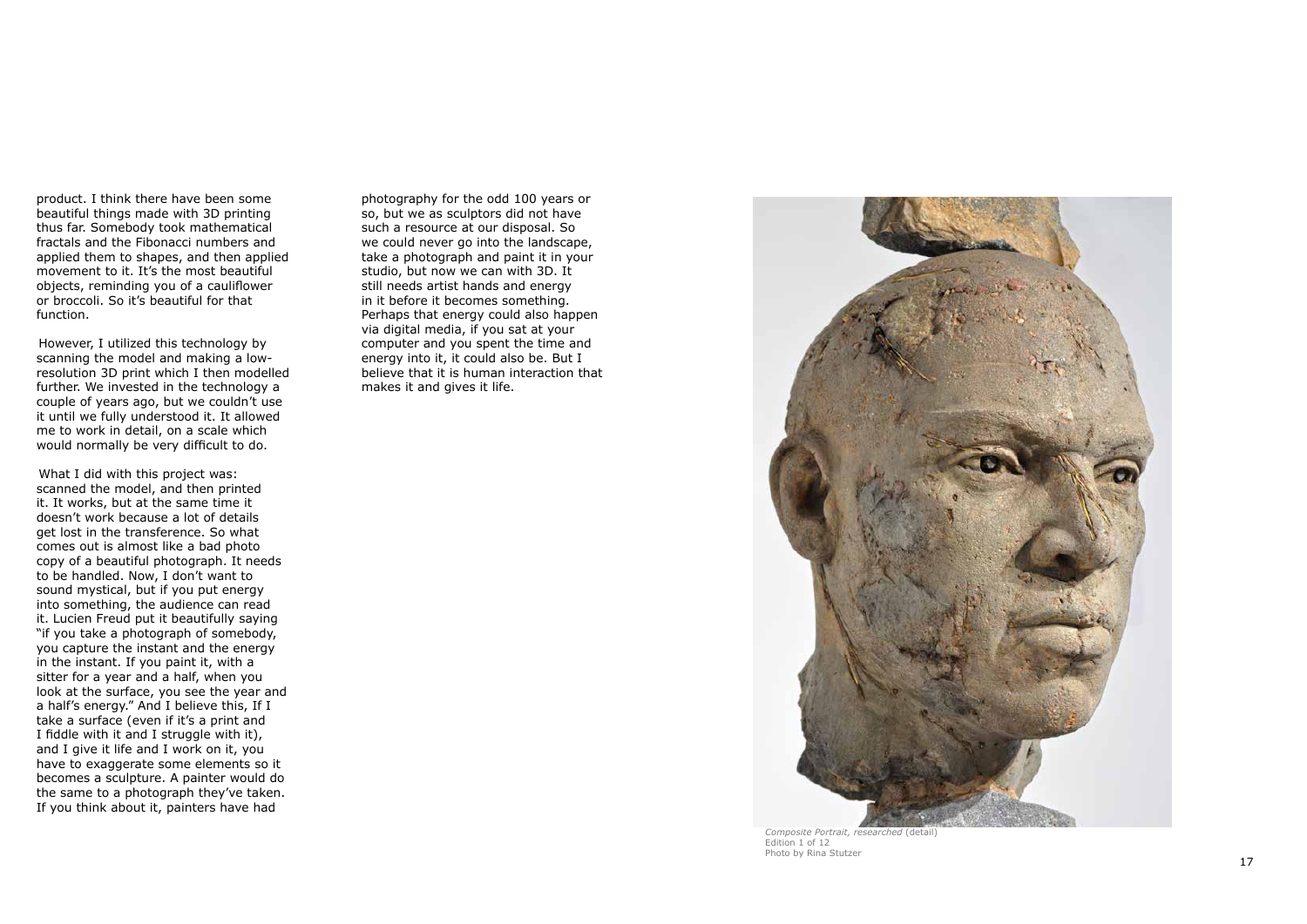## ABOUT THE ARTIST

A skilled sculptor and craftsman, Angus Taylor (b. 1970) is known for his large-scale sculptures characterized by his alternative choice of materials, which vary from bronze casts to natural materials such as rammed earth, grass and stone.

For this exhibition titled "New Work" Taylor presents a series of composite portraits, with merged likenesses drawn from the people in his daily life. These sculptures may be interpreted as representations of self, while they also pay tribute to the very community that defines and shapes one's identity. In this sense, the work is both introspective and reflective, an exploration of what it means to be an individual that seeks to belong and thrive within a specific community.

Taylor is one of South Africa's most successful contemporary sculptors. His work is represented in private and corporate collections around the globe including Rand Merchant Bank; Saronsberg Wine Estate; Ellerman House; Museum Beelden aan Zee (The Hague); Sasol, the University of Pretoria, The University of the Free State and the University of Cape Town, to name but a few. A great deal of his sculptures feature in public spaces both nationally and internationally.



Angus Taylor in studio. Photo by Elani Willemse